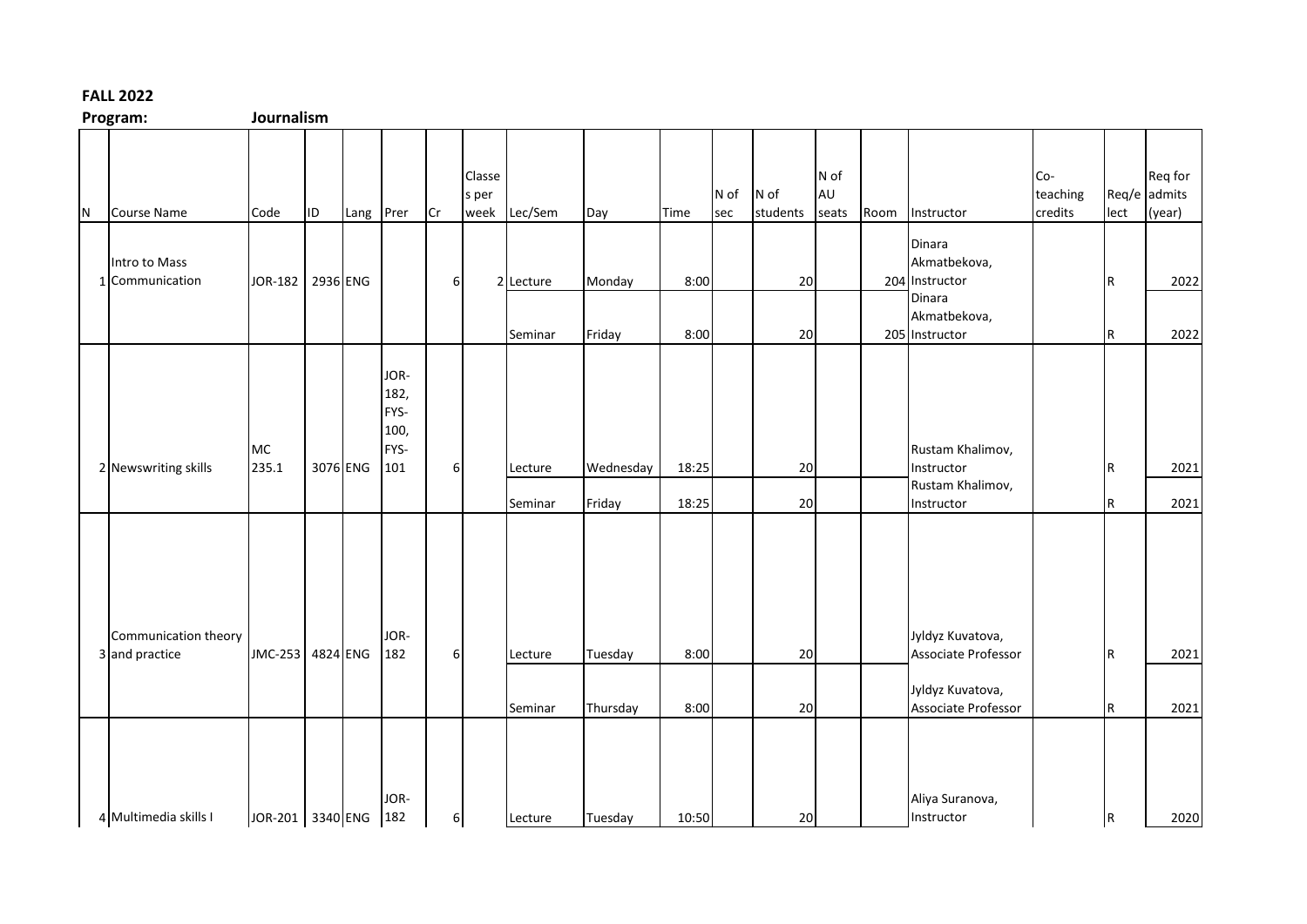|                              |                     |          |                             |   |           |           |       |    |  | Aliya Suranova,                         |     |      |
|------------------------------|---------------------|----------|-----------------------------|---|-----------|-----------|-------|----|--|-----------------------------------------|-----|------|
|                              |                     |          |                             |   | Seminar   | Friday    | 9:25  | 20 |  | Instructor                              | IR. | 2020 |
|                              |                     |          |                             |   |           |           |       |    |  |                                         |     |      |
| 5 Advanced Reporting         | MC-<br>237.1        | 3341 ENG |                             | 6 | Lecture   | Wednesday | 10:50 | 20 |  | Nargiza Ryskulova,<br>Instructor        | R   | 2020 |
|                              |                     |          |                             |   | Seminar   | Friday    | 10:50 | 20 |  | Nargiza Ryskulova,<br>Instructor        | IR. | 2020 |
| 6 Senior Thesis Seminar I    | <b>JMC</b><br>495.1 | 3656 ENG | <b>MC</b><br>321            | 6 | Lecture   | Monday    | 15:35 | 20 |  | Jyldyz Kuvatova,<br>Associate Professor | R   | 2019 |
|                              |                     |          |                             |   | Seminar   | Monday    | 17:00 | 20 |  | Jyldyz Kuvatova,<br>Associate Professor | IR. | 2019 |
| 7 Senior Project I           | JMC-<br>494.1       | 3830 ENG |                             | 6 | Lecture   | Friday    | 15:35 | 20 |  | Aziza Raimberdieva,<br>Instructor       | IR. | 2019 |
|                              |                     |          |                             |   | Seminar   | Friday    | 17:00 | 20 |  | Aziza Raimberdieva,<br>Instructor       | IR. | 2019 |
| 8 Graphic Design I           | JMC/CO<br>M 301     | 3763 RUS | FYS-<br>211,<br>FYS-<br>216 | 6 | Lecture   | Wednesday | 15:35 | 25 |  | Aleksey Lysogorov,<br>Instructor        | E   |      |
|                              |                     |          |                             |   | Seminar   | Friday    | 15:35 | 25 |  | Aleksey Lysogorov,<br>Instructor        | E   |      |
| 3D Design and<br>9 Animation | JMC/CO<br>M 238     | 4047 RUS |                             |   | Lecture   | Monday    | 15:35 | 25 |  | Dmitryi Bondarev,<br>Instructor         | E   |      |
|                              |                     |          |                             |   | Seminar   | Monday    | 16:50 | 25 |  | Dmitryi Bondarev,<br>Instructor         | E   |      |
| 10 Public Relations          | JMC-385 4287 ENG    |          |                             | 6 | 2 Lecture | Tuesday   | 17:00 | 20 |  | Tynymgul Eshieva,<br>Instructor         | IE. |      |
|                              |                     |          |                             |   | Seminar   | Thursday  | 17:00 | 20 |  | Tynymgul Eshieva,<br>Instructor         |     |      |